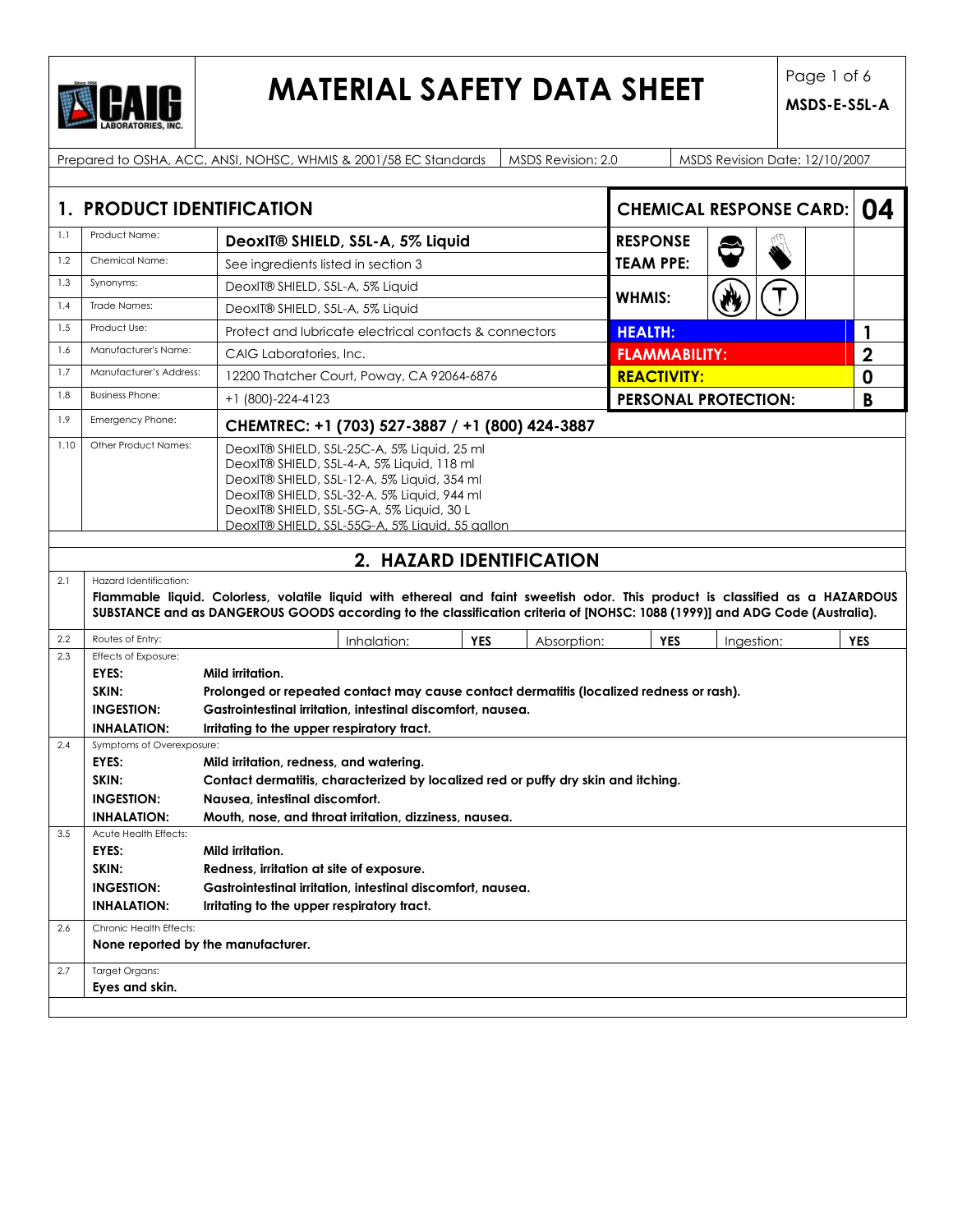

## **MATERIAL SAFETY DATA SHEET** Page 2 of 6

|     | Prepared to OSHA, ACC, ANSI, NOHSC, WHMIS & 2001/58 EC Standards<br>MSDS Revision: 2.0<br>MSDS Revision Date: 12/10/2007                                                                                                |                     |                  |                                                                                                                                                                                               |               |                   |                    |                     |                                                  |                    |                |
|-----|-------------------------------------------------------------------------------------------------------------------------------------------------------------------------------------------------------------------------|---------------------|------------------|-----------------------------------------------------------------------------------------------------------------------------------------------------------------------------------------------|---------------|-------------------|--------------------|---------------------|--------------------------------------------------|--------------------|----------------|
|     |                                                                                                                                                                                                                         |                     |                  |                                                                                                                                                                                               |               |                   |                    |                     |                                                  |                    |                |
|     |                                                                                                                                                                                                                         |                     |                  | 3. COMPOSITION & INGREDIENT INFORMATION                                                                                                                                                       |               |                   |                    |                     |                                                  |                    |                |
|     |                                                                                                                                                                                                                         |                     |                  |                                                                                                                                                                                               |               |                   |                    |                     | <b>EXPOSURE LIMITS IN AIR (mg/m<sup>3</sup>)</b> |                    |                |
|     |                                                                                                                                                                                                                         |                     |                  |                                                                                                                                                                                               |               |                   | <b>ACGIH</b>       |                     | OSHA                                             |                    | <b>OTHER</b>   |
|     | <b>CHEMICAL NAME(S)</b>                                                                                                                                                                                                 | CAS No.             | <b>RTECS No.</b> | <b>EINECS No.</b>                                                                                                                                                                             | $\frac{0}{0}$ | <b>TLV</b><br>ppm | <b>STEL</b><br>ppm | <b>PEL</b><br>ppm   | <b>STEL</b><br>ppm                               | <b>IDLH</b><br>ppm |                |
|     | <b>PETROLEUM NAPHTHA</b>                                                                                                                                                                                                | 64742-88-7          | XS5250000        | 265-191-7                                                                                                                                                                                     | ∣≤ 75         | 100               | <b>NE</b>          | 100                 | <b>NE</b>                                        | <b>NE</b>          |                |
|     | 1.1.1.3.3-PENTAFLUOROPROPANE 460-73-1                                                                                                                                                                                   |                     | <b>UNK</b>       | 419-170-6                                                                                                                                                                                     | $\leq 20$     | 300               | <b>NE</b>          | 300                 | <b>NE</b>                                        | <b>NE</b>          |                |
|     | <b>DeoxIT® SHIELD S100L</b>                                                                                                                                                                                             | <b>TRADE SECRET</b> | <b>NA</b>        | <b>NA</b>                                                                                                                                                                                     | $\leq 5$      | <b>NE</b>         | <b>NE</b>          | <b>NE</b>           | <b>NE</b>                                        | <b>NE</b>          |                |
|     |                                                                                                                                                                                                                         |                     |                  |                                                                                                                                                                                               |               |                   |                    |                     |                                                  |                    |                |
|     | NA = Not Available; ND = Not Determined; NE = Not Established; C = Ceiling Limit; See Section 16 for Additional Definitions of Terms Used                                                                               |                     |                  |                                                                                                                                                                                               |               |                   |                    |                     |                                                  |                    |                |
|     | NOTE: all WHMIS required information is included. It is located in appropriate sections based on the ANSI Z400.1-2003 format.                                                                                           |                     |                  |                                                                                                                                                                                               |               |                   |                    |                     |                                                  |                    |                |
|     |                                                                                                                                                                                                                         |                     |                  |                                                                                                                                                                                               |               |                   |                    |                     |                                                  |                    |                |
|     |                                                                                                                                                                                                                         |                     |                  |                                                                                                                                                                                               |               |                   |                    |                     |                                                  |                    |                |
|     |                                                                                                                                                                                                                         |                     |                  | 4. FIRST AID MEASURES                                                                                                                                                                         |               |                   |                    |                     |                                                  |                    |                |
| 4.1 | First Aid:                                                                                                                                                                                                              |                     |                  |                                                                                                                                                                                               |               |                   |                    |                     |                                                  |                    |                |
|     | EYES:                                                                                                                                                                                                                   |                     |                  | Flush eyes thoroughly with copious amounts of water for at least 15 minutes, holding eyelid(s) open to ensure<br>complete flushing. If irritation persists, seek immediate medical attention. |               |                   |                    |                     |                                                  |                    |                |
|     | SKIN:                                                                                                                                                                                                                   |                     |                  | Remove contaminated clothing and wash affected areas with soap and water. If irritation persists, seek prompt                                                                                 |               |                   |                    |                     |                                                  |                    |                |
|     |                                                                                                                                                                                                                         |                     |                  | medical attention. Do not wear contaminated clothing until after it has been properly cleaned.                                                                                                |               |                   |                    |                     |                                                  |                    |                |
|     | <b>INGESTION:</b>                                                                                                                                                                                                       |                     |                  | Drink plenty of water. If irritation persists, contact a physician.                                                                                                                           |               |                   |                    |                     |                                                  |                    |                |
|     | <b>INHALATION:</b>                                                                                                                                                                                                      |                     |                  | Remove victim to fresh air at once. If breathing is difficult, administer supplemental oxygen and seek immediate<br>medical attention. If breathing stops, perform artificial respiration.    |               |                   |                    |                     |                                                  |                    |                |
| 4.2 | Medical Conditions Aggravated by Exposure:                                                                                                                                                                              |                     |                  |                                                                                                                                                                                               |               |                   | <b>HEALTH</b>      |                     |                                                  |                    | 1              |
|     | None reported by the manufacturer.                                                                                                                                                                                      |                     |                  |                                                                                                                                                                                               |               |                   |                    |                     |                                                  |                    |                |
|     |                                                                                                                                                                                                                         |                     |                  |                                                                                                                                                                                               |               |                   |                    | <b>FLAMMABILITY</b> |                                                  |                    | $\overline{2}$ |
|     |                                                                                                                                                                                                                         |                     |                  |                                                                                                                                                                                               |               |                   |                    | <b>REACTIVITY</b>   |                                                  |                    | 0              |
|     |                                                                                                                                                                                                                         |                     |                  |                                                                                                                                                                                               |               |                   |                    |                     | <b>PROTECTIVE EQUIPMENT</b>                      |                    |                |
|     |                                                                                                                                                                                                                         |                     |                  |                                                                                                                                                                                               |               |                   | <b>EYES</b>        | <b>SKIN</b>         |                                                  |                    |                |
|     |                                                                                                                                                                                                                         |                     |                  |                                                                                                                                                                                               |               |                   |                    |                     |                                                  |                    |                |
|     |                                                                                                                                                                                                                         |                     |                  | 5. FIREFIGHTING MEASURES                                                                                                                                                                      |               |                   |                    |                     |                                                  |                    |                |
| 5.1 | Flashpoint & Method:                                                                                                                                                                                                    |                     |                  |                                                                                                                                                                                               |               |                   |                    |                     |                                                  |                    |                |
|     | 48.8 °C - 54.4 °C (120 °F - 130 °F).                                                                                                                                                                                    |                     |                  |                                                                                                                                                                                               |               |                   |                    |                     |                                                  |                    |                |
| 5.2 | Autoignition Temperature:                                                                                                                                                                                               |                     |                  |                                                                                                                                                                                               |               |                   |                    |                     |                                                  |                    |                |
| 5.3 | ΝA<br>Flammability Limits:                                                                                                                                                                                              |                     |                  | Lower Explosive Limit (LEL):                                                                                                                                                                  |               | <b>NA</b>         |                    |                     | Upper Explosive Limit (UEL):                     |                    | <b>NA</b>      |
| 5.4 | Fire & Explosion Hazards:                                                                                                                                                                                               |                     |                  |                                                                                                                                                                                               |               |                   |                    |                     |                                                  |                    |                |
|     | Carbon dioxide, carbon monoxide, hydrocarbons.                                                                                                                                                                          |                     |                  |                                                                                                                                                                                               |               |                   |                    |                     |                                                  |                    |                |
| 5.5 | Extinguishing Methods:                                                                                                                                                                                                  |                     |                  |                                                                                                                                                                                               |               |                   |                    |                     |                                                  |                    |                |
|     | CO <sub>2</sub> , Alcohol foam, Dry Chemical, Water Fog                                                                                                                                                                 |                     |                  |                                                                                                                                                                                               |               |                   |                    |                     |                                                  |                    |                |
| 5.6 | Firefiahtina Procedures:<br>Wear NIOSH/MSHA approved self-contained breathing apparatus and protective clothing. Use a water                                                                                            |                     |                  |                                                                                                                                                                                               |               |                   |                    |                     |                                                  |                    |                |
|     | spray to cool containers involved in fire. Do not use direct water stream. Container storage areas                                                                                                                      |                     |                  |                                                                                                                                                                                               |               |                   |                    |                     |                                                  |                    |                |
|     | exposed to direct flame contact should be cooled with large quantities of water as needed to prevent                                                                                                                    |                     |                  |                                                                                                                                                                                               |               |                   |                    |                     |                                                  |                    |                |
|     | weakening of container structure. Keep containers cool until well after the fire is out to prevent rupture.<br>Prevent runoff from fire control or dilution from entering sewers, drains, drinking water supply, or any |                     |                  |                                                                                                                                                                                               |               |                   |                    |                     |                                                  |                    |                |
|     | natural waterway.                                                                                                                                                                                                       |                     |                  |                                                                                                                                                                                               |               |                   |                    |                     |                                                  |                    |                |
|     |                                                                                                                                                                                                                         |                     |                  |                                                                                                                                                                                               |               |                   |                    |                     |                                                  |                    |                |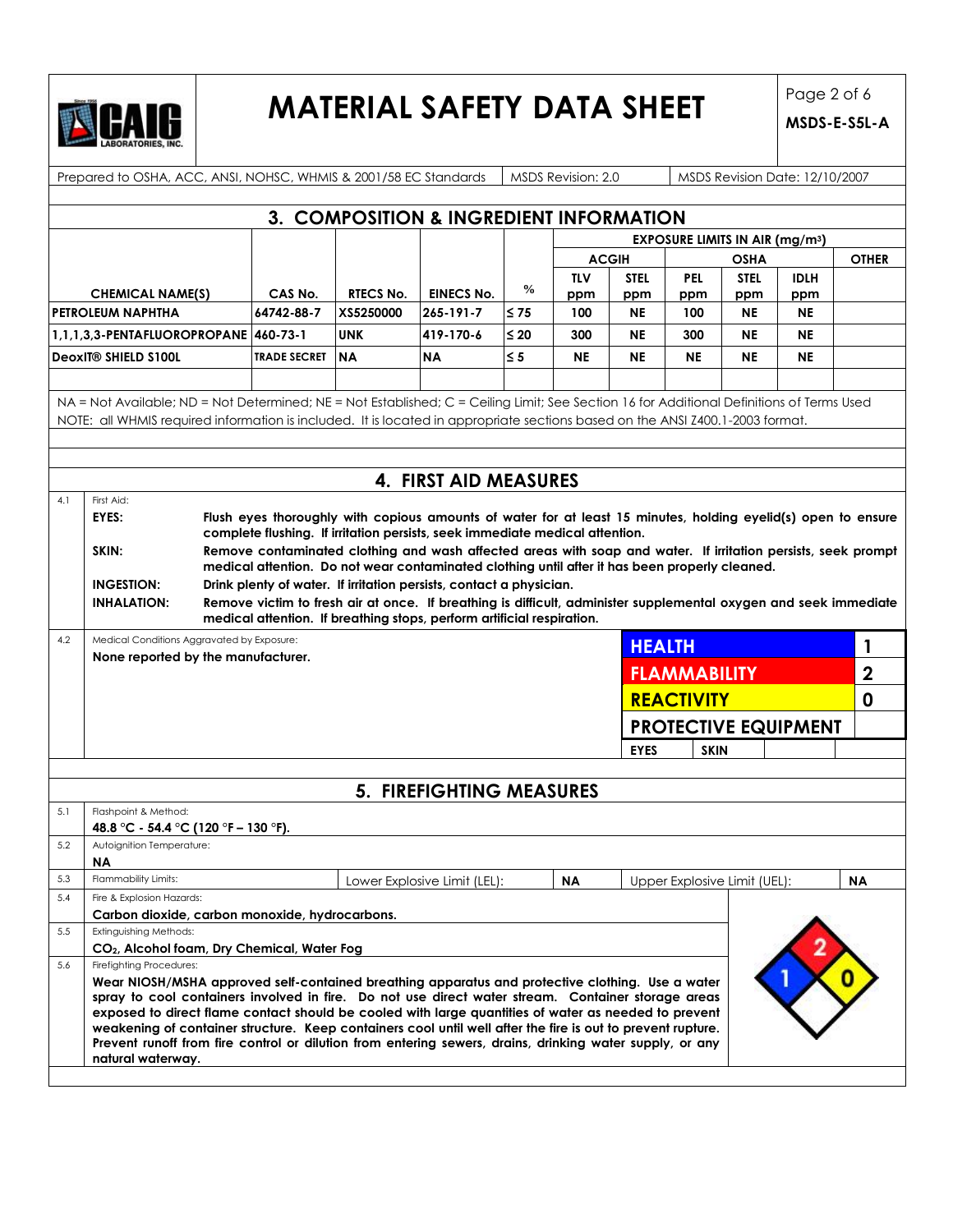

## **MATERIAL SAFETY DATA SHEET** Page 3 of 6

|                                                       |                                                          | Prepared to OSHA, ACC, ANSI, NOHSC, WHMIS & 2001/58 EC Standards<br>MSDS Revision: 2.0<br>MSDS Revision Date: 12/10/2007                                                                                                                                                                                                                                                                                                                                                                                                                            |
|-------------------------------------------------------|----------------------------------------------------------|-----------------------------------------------------------------------------------------------------------------------------------------------------------------------------------------------------------------------------------------------------------------------------------------------------------------------------------------------------------------------------------------------------------------------------------------------------------------------------------------------------------------------------------------------------|
|                                                       |                                                          | <b>6. ACCIDENTAL RELEASE MEASURES</b>                                                                                                                                                                                                                                                                                                                                                                                                                                                                                                               |
| 6.1                                                   | Spills:                                                  |                                                                                                                                                                                                                                                                                                                                                                                                                                                                                                                                                     |
|                                                       | assistance and/or reporting requirements.                | Secure spill area and deny entry to all unprotected individuals. Individuals involved in the cleanup should wear appropriate personal<br>protective equipment. Area may become slippery. Absorb product onto porous material, such as sand, clay, diatomaceous earth or<br>commercial absorbent material. Place into leak-proof, U.S. DOT-approved containers. If necessary, cover all drains and dike well<br>ahead of the spill to prevent runoff into sewers, drains, and all waterways. Contact appropriate local or provincial authorities for |
|                                                       |                                                          | 7. HANDLING & STORAGE INFORMATION                                                                                                                                                                                                                                                                                                                                                                                                                                                                                                                   |
| 7.1                                                   | Work & Hygiene Practices:                                |                                                                                                                                                                                                                                                                                                                                                                                                                                                                                                                                                     |
|                                                       | skin contact.                                            | Wash hands thoroughly after using this product and before eating, drinking, or smoking. Remove soiled clothing to prevent prolonged                                                                                                                                                                                                                                                                                                                                                                                                                 |
| 7.2                                                   | Storage & Handling:                                      | Store at temperatures between 59 °F and 95 °F (15 °C and 35 °C) in a dry, well-ventilated location. Keep away from heat, sparks,<br>open flame, and other sources of ignition. Normal shelf-life: 2-3 years.                                                                                                                                                                                                                                                                                                                                        |
| 7.3                                                   | Special Precautions:                                     | Empty containers can contain flammable vapors. Do not cut, drill, grind, weld or perform similar operations on or near containers.                                                                                                                                                                                                                                                                                                                                                                                                                  |
|                                                       |                                                          | 8. EXPOSURE CONTROLS & PERSONAL PROTECTION                                                                                                                                                                                                                                                                                                                                                                                                                                                                                                          |
| 8.1                                                   | Ventilation & Engineering Controls:                      |                                                                                                                                                                                                                                                                                                                                                                                                                                                                                                                                                     |
|                                                       |                                                          | Use with adequate ventilation (e.g., open doors and windows, local exhaust ventilation). Ensure appropriate decontamination<br>equipment is available (e.g., sink, safety shower, eye-wash station).                                                                                                                                                                                                                                                                                                                                                |
| 8.2                                                   | <b>Respiratory Protection:</b>                           | None required, when used with adequate ventilation.                                                                                                                                                                                                                                                                                                                                                                                                                                                                                                 |
|                                                       | Eye Protection:                                          | Wear safety glasses with side shields (ANSI Z87) under normal use conditions.                                                                                                                                                                                                                                                                                                                                                                                                                                                                       |
|                                                       |                                                          |                                                                                                                                                                                                                                                                                                                                                                                                                                                                                                                                                     |
|                                                       | Hand Protection:<br>rubber or impervious plastic gloves. | None required under normal conditions of use. However, may cause skin irritation in some sensitive individuals. In such cases, wear                                                                                                                                                                                                                                                                                                                                                                                                                 |
|                                                       | <b>Body Protection:</b>                                  |                                                                                                                                                                                                                                                                                                                                                                                                                                                                                                                                                     |
|                                                       | Use as necessary to prevent skin contact.                |                                                                                                                                                                                                                                                                                                                                                                                                                                                                                                                                                     |
|                                                       |                                                          |                                                                                                                                                                                                                                                                                                                                                                                                                                                                                                                                                     |
|                                                       | Density:                                                 | 9. PHYSICAL & CHEMICAL PROPERTIES<br>0.75                                                                                                                                                                                                                                                                                                                                                                                                                                                                                                           |
|                                                       | <b>Boiling Point:</b>                                    |                                                                                                                                                                                                                                                                                                                                                                                                                                                                                                                                                     |
|                                                       | Melting Point:                                           | 171.1 °C - 204 °C @ 760 mmHg<br>ΝA                                                                                                                                                                                                                                                                                                                                                                                                                                                                                                                  |
|                                                       | <b>Evaporation Rate:</b>                                 | <b>NA</b>                                                                                                                                                                                                                                                                                                                                                                                                                                                                                                                                           |
|                                                       | Vapor Pressure:                                          | 35 psig @ 20 °C, 50 psig @ 50 °C                                                                                                                                                                                                                                                                                                                                                                                                                                                                                                                    |
|                                                       | Molecular Weight:                                        | <b>NA</b>                                                                                                                                                                                                                                                                                                                                                                                                                                                                                                                                           |
|                                                       | Appearance & Color:                                      | Light blue liquid                                                                                                                                                                                                                                                                                                                                                                                                                                                                                                                                   |
|                                                       | Odor Threshold:                                          | Ethereal/hydrocarbon odor                                                                                                                                                                                                                                                                                                                                                                                                                                                                                                                           |
| 8.3<br>8.4<br>8.5<br>9.1<br>9.2                       | Solubility:                                              | Not soluble in water                                                                                                                                                                                                                                                                                                                                                                                                                                                                                                                                |
| 9.3<br>9.4<br>9.5<br>9.6<br>9.7<br>9.8<br>9.9<br>9.10 | pH                                                       | ND                                                                                                                                                                                                                                                                                                                                                                                                                                                                                                                                                  |
| 9.11                                                  | Viscosity:                                               | 10.0 <sub>cps</sub>                                                                                                                                                                                                                                                                                                                                                                                                                                                                                                                                 |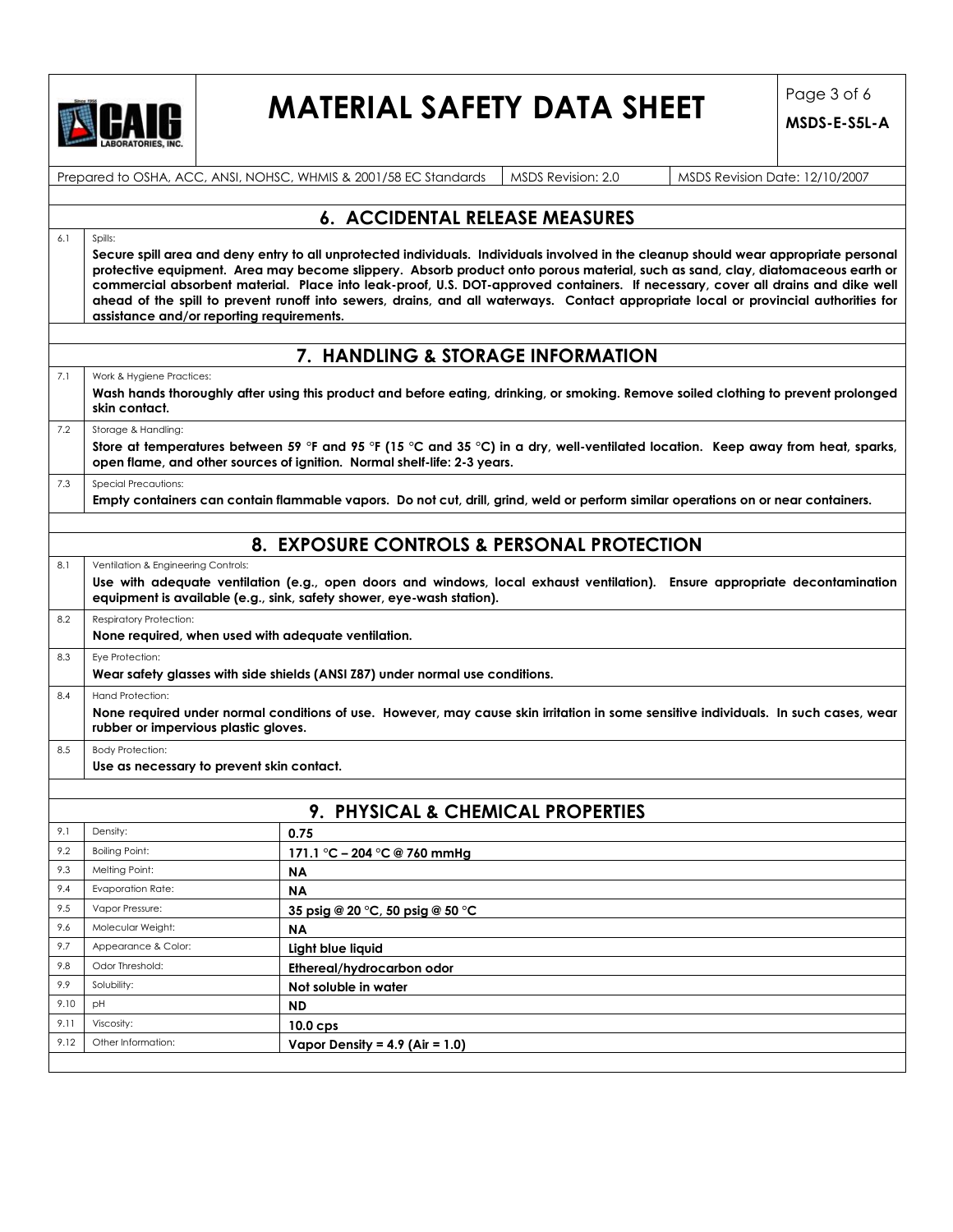

# **MATERIAL SAFETY DATA SHEET** Page 4 of 6

|      |                                                                                                                                                                                                                              | Prepared to OSHA, ACC, ANSI, NOHSC, WHMIS & 2001/58 EC Standards<br>MSDS Revision: 2.0<br>MSDS Revision Date: 12/10/2007                                      |  |  |  |  |  |
|------|------------------------------------------------------------------------------------------------------------------------------------------------------------------------------------------------------------------------------|---------------------------------------------------------------------------------------------------------------------------------------------------------------|--|--|--|--|--|
|      |                                                                                                                                                                                                                              |                                                                                                                                                               |  |  |  |  |  |
|      |                                                                                                                                                                                                                              | <b>10. STABILITY &amp; REACTIVITY</b>                                                                                                                         |  |  |  |  |  |
| 10.1 | Stability:                                                                                                                                                                                                                   | Stable under normal conditions of use (see section 7).                                                                                                        |  |  |  |  |  |
| 10.2 | Hazardous Decomposition Products:                                                                                                                                                                                            | Change in color signifies exposure to ultraviolet light or exceeding shelf life. Will not degrade to<br>unstable products. Discard solution.                  |  |  |  |  |  |
| 10.3 | Hazardous Polymerization:                                                                                                                                                                                                    | Will not occur.                                                                                                                                               |  |  |  |  |  |
| 10.4 | Conditions to Avoid:                                                                                                                                                                                                         | Use or storage near open flames, sparks, high heat (>100 °F) or other heat sources, and proximity to<br>incompatible substances and heavily trafficked areas. |  |  |  |  |  |
| 10.5 | Incompatible Substances:                                                                                                                                                                                                     | Strong oxidizers.                                                                                                                                             |  |  |  |  |  |
|      |                                                                                                                                                                                                                              | <b>11. TOXICOLOGICAL INFORMATION</b>                                                                                                                          |  |  |  |  |  |
| 11.1 | <b>Toxicity Data:</b>                                                                                                                                                                                                        | This product has not been tested on animals to obtain toxicological data. There are toxicology data                                                           |  |  |  |  |  |
|      |                                                                                                                                                                                                                              | for the components of this product, which are found in the scientific literature. These data have not<br>been presented in this document.                     |  |  |  |  |  |
| 11.2 | Acute Toxicity:                                                                                                                                                                                                              | See section 3.5                                                                                                                                               |  |  |  |  |  |
| 11.3 | Chronic Toxicity:                                                                                                                                                                                                            | See section 3.6                                                                                                                                               |  |  |  |  |  |
| 11.4 | Suspected Carcinogen:                                                                                                                                                                                                        | <b>NE</b>                                                                                                                                                     |  |  |  |  |  |
| 11.5 | Reproductive Toxicity:                                                                                                                                                                                                       | This product is not reported to produce reproductive toxicity in humans.                                                                                      |  |  |  |  |  |
|      | Mutagenicity:                                                                                                                                                                                                                | This product is not reported to produce mutagenic effects in humans.                                                                                          |  |  |  |  |  |
|      | Embryotoxicity:                                                                                                                                                                                                              | This product is not reported to produce embryotoxic effects in humans.                                                                                        |  |  |  |  |  |
|      | Teratogenicity:                                                                                                                                                                                                              | This product is not reported to produce teratogenic effects in humans.                                                                                        |  |  |  |  |  |
|      | Reproductive Toxicity:                                                                                                                                                                                                       | This product is not reported to produce reproductive effects in humans.                                                                                       |  |  |  |  |  |
| 11.6 | Irritancy of Product:                                                                                                                                                                                                        | See Section 3.3                                                                                                                                               |  |  |  |  |  |
| 11.7 | <b>Biological Exposure Indices:</b>                                                                                                                                                                                          | <b>NE</b>                                                                                                                                                     |  |  |  |  |  |
| 11.8 | Physician Recommendations:                                                                                                                                                                                                   | Treat symptomatically.                                                                                                                                        |  |  |  |  |  |
|      |                                                                                                                                                                                                                              |                                                                                                                                                               |  |  |  |  |  |
|      |                                                                                                                                                                                                                              | <b>12. ECOLOGICAL INFORMATION</b>                                                                                                                             |  |  |  |  |  |
| 12.1 | Environmental Stability:                                                                                                                                                                                                     | This product will slowly volatile from soil. Components of this product will slowly decompose into<br>organic compounds.                                      |  |  |  |  |  |
| 12.2 | Effects on Plants & Animals:                                                                                                                                                                                                 | There is no specific data available for this product.                                                                                                         |  |  |  |  |  |
| 12.3 | Effects on Aquatic Life:<br>Releases of large volumes of this product are expected to be harmful or fatal to overexposed<br>aquatic life.                                                                                    |                                                                                                                                                               |  |  |  |  |  |
|      |                                                                                                                                                                                                                              |                                                                                                                                                               |  |  |  |  |  |
|      |                                                                                                                                                                                                                              | <b>13. DISPOSAL CONSIDERATIONS</b>                                                                                                                            |  |  |  |  |  |
| 13.1 | Waste Disposal:                                                                                                                                                                                                              |                                                                                                                                                               |  |  |  |  |  |
|      | Dispose of in accordance with federal, state or local regulations.                                                                                                                                                           |                                                                                                                                                               |  |  |  |  |  |
| 13.2 | <b>Special Considerations:</b><br>EPA Waste Code: D001 (characteristic - ignitability)                                                                                                                                       |                                                                                                                                                               |  |  |  |  |  |
|      |                                                                                                                                                                                                                              |                                                                                                                                                               |  |  |  |  |  |
|      | <b>14. TRANSPORTATION INFORMATION</b><br>The basic description (ID Number, proper shipping name, hazard class & division, packing group) is shown for each mode of transportation. Additional descriptive information may be |                                                                                                                                                               |  |  |  |  |  |
|      | required by 49 CFR, IATA/ICAO, IMDG and the CTDGR.                                                                                                                                                                           |                                                                                                                                                               |  |  |  |  |  |
| 14.1 | 49 CFR (GND):<br>NOT REGULATED PER 49 CFR 173.150(f)                                                                                                                                                                         |                                                                                                                                                               |  |  |  |  |  |
|      | 14.2<br>IATA (AIR):                                                                                                                                                                                                          |                                                                                                                                                               |  |  |  |  |  |
|      | CONSUMER COMMODITY, 9, ID8000 (≤ 500 ml)                                                                                                                                                                                     |                                                                                                                                                               |  |  |  |  |  |
| 14.3 | UN1268, PETROLEUM DISTILLATES, N.O.S., 3, III (> 500 ml)<br>IMDG (OCN):                                                                                                                                                      |                                                                                                                                                               |  |  |  |  |  |
|      |                                                                                                                                                                                                                              | UN1268, PETROLEUM DISTILLATES, N.O.S., 3, III, LTD QTY ( $\leq$ 5.0 L)                                                                                        |  |  |  |  |  |
|      | UN1268, PETROLEUM DISTILLATES, N.O.S., 3, III (> 5.0 L)                                                                                                                                                                      | Flammable Liqui                                                                                                                                               |  |  |  |  |  |
| 14.4 | <b>TDGR (Canadian GND):</b>                                                                                                                                                                                                  |                                                                                                                                                               |  |  |  |  |  |
|      |                                                                                                                                                                                                                              | MARK PACKAGE "LIMITED QUANTITY" or "QUANTITÉ LIMITÉE" or "LTD QTY" or "QUANT LTÉE" (< 5.0 L)                                                                  |  |  |  |  |  |
|      | UN1268, PETROLEUM DISTILLATES, N.O.S., 3, III (> 5.0 L)                                                                                                                                                                      |                                                                                                                                                               |  |  |  |  |  |
| 14.5 | ADR/RID (EU):                                                                                                                                                                                                                |                                                                                                                                                               |  |  |  |  |  |
|      |                                                                                                                                                                                                                              |                                                                                                                                                               |  |  |  |  |  |
|      | 1268 PETROLEUM DISTILLATES, N.O.S., 3, 3°(c), ADR, LTD QTY (< 5.0 L)<br>1268 PETROLEUM DISTILLATES, N.O.S., 3, $3^{\circ}$ (c), ADR (> 5.0 L)                                                                                |                                                                                                                                                               |  |  |  |  |  |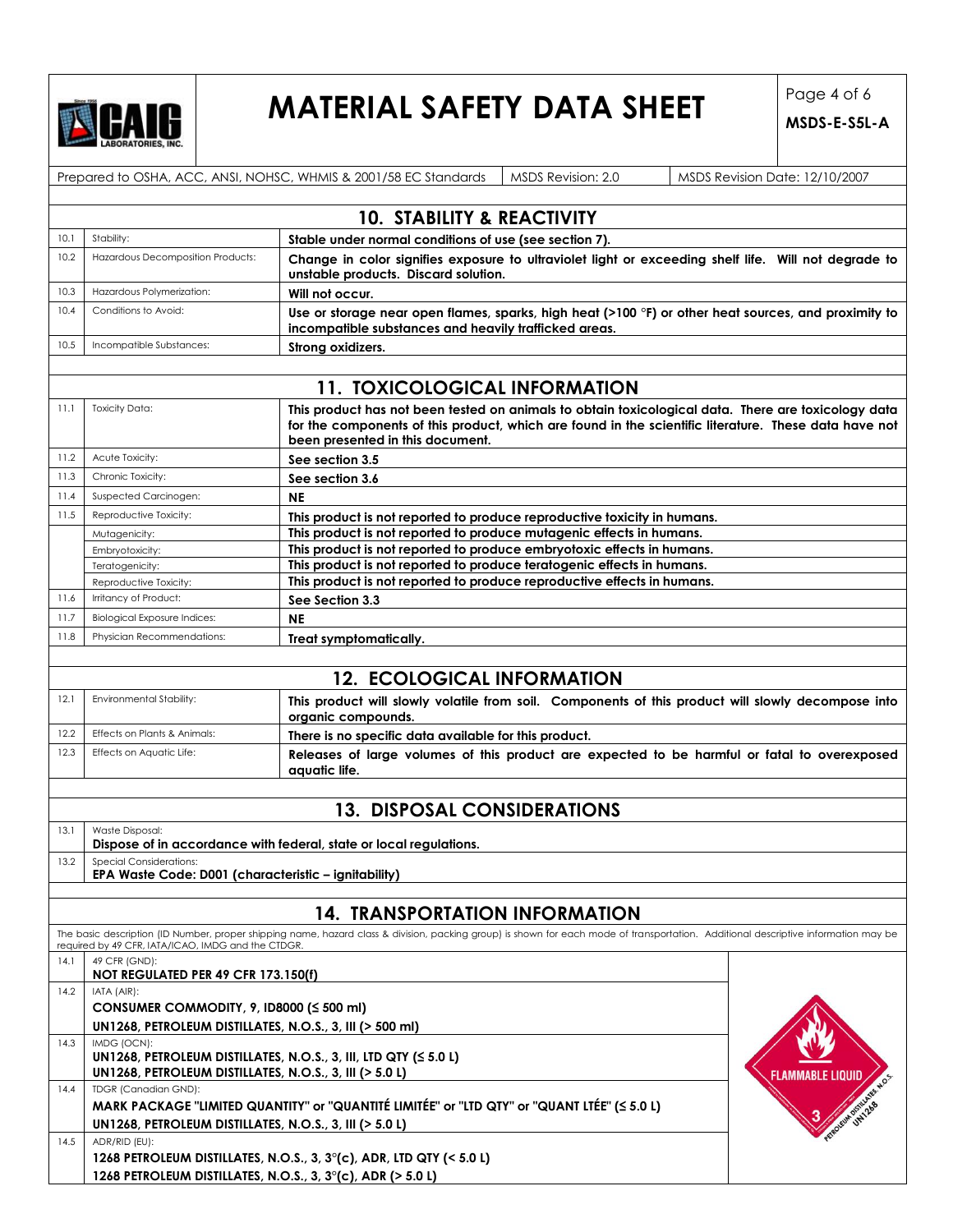

### **MATERIAL SAFETY DATA SHEET** Page 5 of 6

|      | Prepared to OSHA, ACC, ANSI, NOHSC, WHMIS & 2001/58 EC Standards                                                                                                                                                                                                                                                                                                                                                                                                                                                                                                                                                                                                                                                                                                  |                                                            | MSDS Revision: 2.0 | MSDS Revision Date: 12/10/2007 |  |  |
|------|-------------------------------------------------------------------------------------------------------------------------------------------------------------------------------------------------------------------------------------------------------------------------------------------------------------------------------------------------------------------------------------------------------------------------------------------------------------------------------------------------------------------------------------------------------------------------------------------------------------------------------------------------------------------------------------------------------------------------------------------------------------------|------------------------------------------------------------|--------------------|--------------------------------|--|--|
|      |                                                                                                                                                                                                                                                                                                                                                                                                                                                                                                                                                                                                                                                                                                                                                                   | <b>15. REGULATORY INFORMATION</b>                          |                    |                                |  |  |
|      |                                                                                                                                                                                                                                                                                                                                                                                                                                                                                                                                                                                                                                                                                                                                                                   |                                                            |                    |                                |  |  |
| 15.1 | SARA Reporting Requirements:<br>ΝA                                                                                                                                                                                                                                                                                                                                                                                                                                                                                                                                                                                                                                                                                                                                |                                                            |                    |                                |  |  |
| 15.2 | SARA Threshold Planning Quantity:                                                                                                                                                                                                                                                                                                                                                                                                                                                                                                                                                                                                                                                                                                                                 |                                                            |                    |                                |  |  |
|      | ΝA                                                                                                                                                                                                                                                                                                                                                                                                                                                                                                                                                                                                                                                                                                                                                                |                                                            |                    |                                |  |  |
| 15.3 | <b>TSCA Inventory Status:</b>                                                                                                                                                                                                                                                                                                                                                                                                                                                                                                                                                                                                                                                                                                                                     |                                                            |                    |                                |  |  |
|      | All chemical substances of this product are listed on the TSCA inventory or are otherwise exempt from inventory status.                                                                                                                                                                                                                                                                                                                                                                                                                                                                                                                                                                                                                                           |                                                            |                    |                                |  |  |
| 15.4 | CERCLA Reportable Quantity (RQ):                                                                                                                                                                                                                                                                                                                                                                                                                                                                                                                                                                                                                                                                                                                                  |                                                            |                    |                                |  |  |
|      | ΝA                                                                                                                                                                                                                                                                                                                                                                                                                                                                                                                                                                                                                                                                                                                                                                |                                                            |                    |                                |  |  |
| 15.5 | Other Federal Requirements:                                                                                                                                                                                                                                                                                                                                                                                                                                                                                                                                                                                                                                                                                                                                       |                                                            |                    |                                |  |  |
|      | ΝA                                                                                                                                                                                                                                                                                                                                                                                                                                                                                                                                                                                                                                                                                                                                                                |                                                            |                    |                                |  |  |
| 15.6 | Other Canadian Regulations                                                                                                                                                                                                                                                                                                                                                                                                                                                                                                                                                                                                                                                                                                                                        |                                                            |                    |                                |  |  |
|      | This product has been classified according to the hazard criteria of the Controlled Products Regulations<br>(CPR) and the MSDS contains all of the information required by the CPR. The components of this product<br>are listed on the DSL/NDSL. None of the components of this product are listed on the Priorities<br>Substances List.                                                                                                                                                                                                                                                                                                                                                                                                                         |                                                            |                    |                                |  |  |
| 15.7 | State Regulatory Information:                                                                                                                                                                                                                                                                                                                                                                                                                                                                                                                                                                                                                                                                                                                                     |                                                            |                    |                                |  |  |
|      | The primary component of this product is not listed on the following state lists: California OSHA; California Proposition 65;<br>Massachusetts Right to Know List of Chemicals; New Jersey Right to Know List 8:59 Appendix A; Pennsylvania Hazardous Substances<br>List 34 323 Appendix A; Wisconsin Hazardous Substances List NR 605.09; Minnesota Hazardous Substances List; and Florida Toxic<br>Substances List.                                                                                                                                                                                                                                                                                                                                             |                                                            |                    |                                |  |  |
| 15.8 | 67/548/EEC (European Union) Requirements:                                                                                                                                                                                                                                                                                                                                                                                                                                                                                                                                                                                                                                                                                                                         |                                                            |                    |                                |  |  |
|      | The primary component of this product is listed in Annex I of EU Directive 67/548/EEC:                                                                                                                                                                                                                                                                                                                                                                                                                                                                                                                                                                                                                                                                            |                                                            |                    |                                |  |  |
|      | Petroleum Naphtha: Flammable, Harmful (F, Xn). R: 10-65 - Flammable. Harmful: may cause lung<br>damage if swallowed. S: 2-23-24-62 - Keep away from children. Do not breathe gas, fumes, vapor or<br>spray. Avoid contact with skin. If swallowed, do not induce vomiting: seek medical advice immediately<br>and show this MSDS or the container label.                                                                                                                                                                                                                                                                                                                                                                                                          |                                                            |                    |                                |  |  |
|      |                                                                                                                                                                                                                                                                                                                                                                                                                                                                                                                                                                                                                                                                                                                                                                   |                                                            |                    |                                |  |  |
|      |                                                                                                                                                                                                                                                                                                                                                                                                                                                                                                                                                                                                                                                                                                                                                                   | <b>16. OTHER INFORMATION</b>                               |                    |                                |  |  |
| 16.1 | Other Information:<br>ΝA                                                                                                                                                                                                                                                                                                                                                                                                                                                                                                                                                                                                                                                                                                                                          |                                                            |                    |                                |  |  |
| 16.2 | Terms & Definitions:                                                                                                                                                                                                                                                                                                                                                                                                                                                                                                                                                                                                                                                                                                                                              |                                                            |                    |                                |  |  |
|      | See page 7 of this MSDS.                                                                                                                                                                                                                                                                                                                                                                                                                                                                                                                                                                                                                                                                                                                                          |                                                            |                    |                                |  |  |
| 16.3 | Disclaimer:                                                                                                                                                                                                                                                                                                                                                                                                                                                                                                                                                                                                                                                                                                                                                       |                                                            |                    |                                |  |  |
|      | This Material Safety Data Sheet is offered pursuant to OSHA's Hazard Communication Standard, 29 CFR §1910.1200. Other<br>government regulations must be reviewed for applicability to this product. To the best of ShipMate's & CAIG Laboratories, Inc.'s<br>knowledge, the information contained herein is reliable and accurate as of this date; however, accuracy, suitability or completeness<br>are not guaranteed and no warranties of any type, either expressed or implied, are provided. The information contained herein<br>relates only to the specific product(s). If this product(s) is combined with other materials, all component properties must be<br>considered. Data may be changed from time to time. Be sure to consult the latest edition. |                                                            |                    |                                |  |  |
| 16.4 | Prepared for:<br><b>CAIG Laboratories, Inc.</b><br>12200 Thatcher Court<br>Poway, CA 92064-6876<br>+1 (800) CAIG-123 (244-4123) phone<br>+1 (858) 486-8398 fax<br>http://www.caig.com/                                                                                                                                                                                                                                                                                                                                                                                                                                                                                                                                                                            |                                                            |                    |                                |  |  |
| 16.5 | Prepared by:<br>ShipMate, Inc.<br>18436 Hawthorne Blvd., Suite 201<br>Torrance, CA 90504<br>310-370-3600 phone<br>310-370-5700 fax<br>http://www.shipmate.com/                                                                                                                                                                                                                                                                                                                                                                                                                                                                                                                                                                                                    | <b>ShipMate</b><br>Dangerous Good<br>Training & Consulting |                    |                                |  |  |